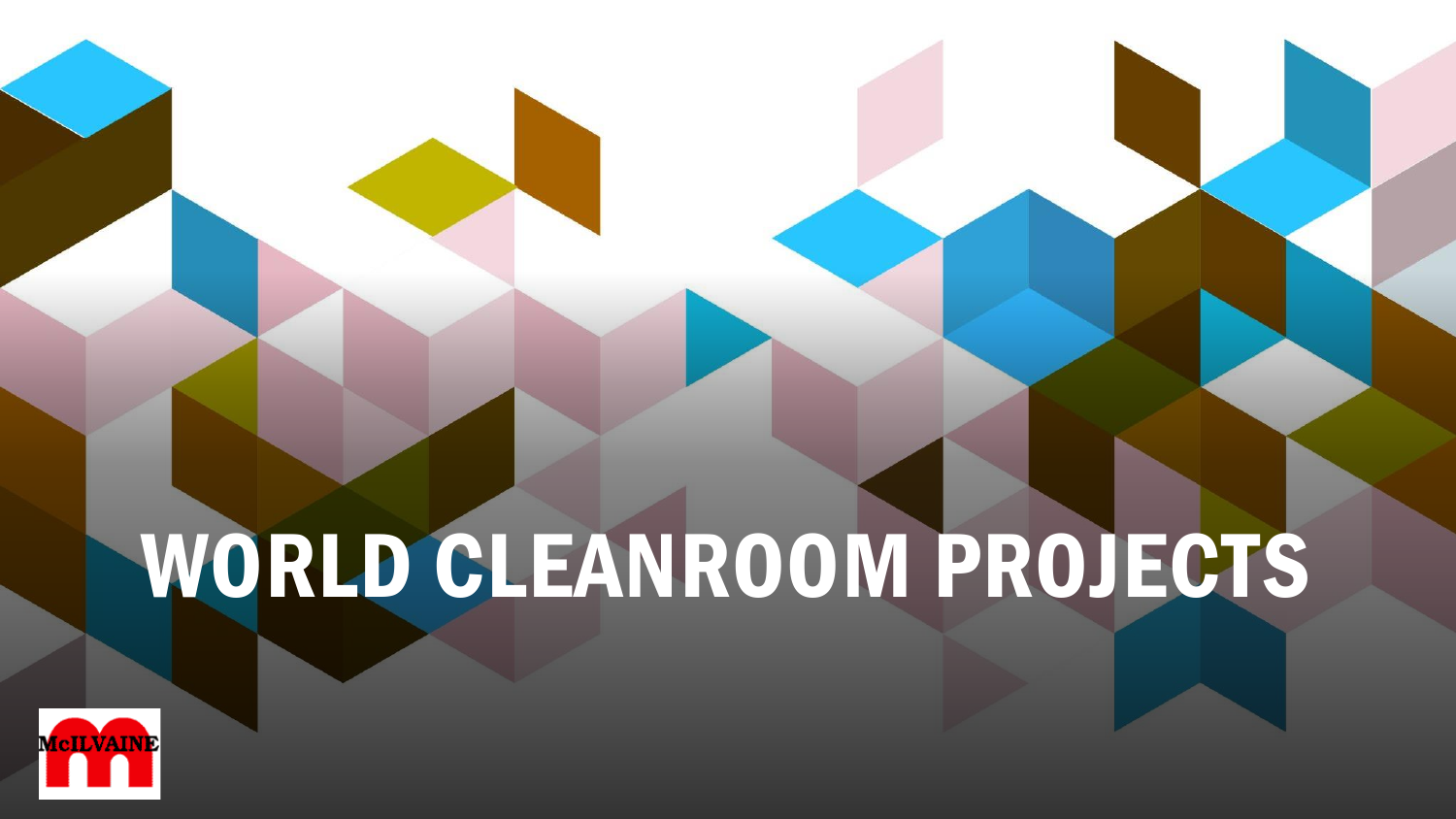This yearly subscription includes access to a website and weekly updates covering cleanroom project activity around the world. It has sufficient detail to warrant access by the local or regional sales personnel.

The service covers activities in all countries relevant to cleanrooms for pharmaceutical, semiconductor, flat panel , aerospace, medical device, food, nanotechnology, and even new applications such as cannabis growing.

It includes cleanrooms utilized by the suppliers of consumables and hardware who need ultraclean products to deliver to their cleanroom customers.

There is a search capability for any combination of key words. So, customers and locations can be quickly identified.

The extensive weekly updates insure comprehensive and current intelligence.

An historical database of cleanrooms with displays by location, start date and operator name provide valuable background data.

This service can be combined as a package with *Cleanrooms: World Market* and or *Pharma Prospects*.

It can also be combined with market reports on products including valves, pumps, IIoT, cartridges, crossflow membranes, and treatment chemicals.

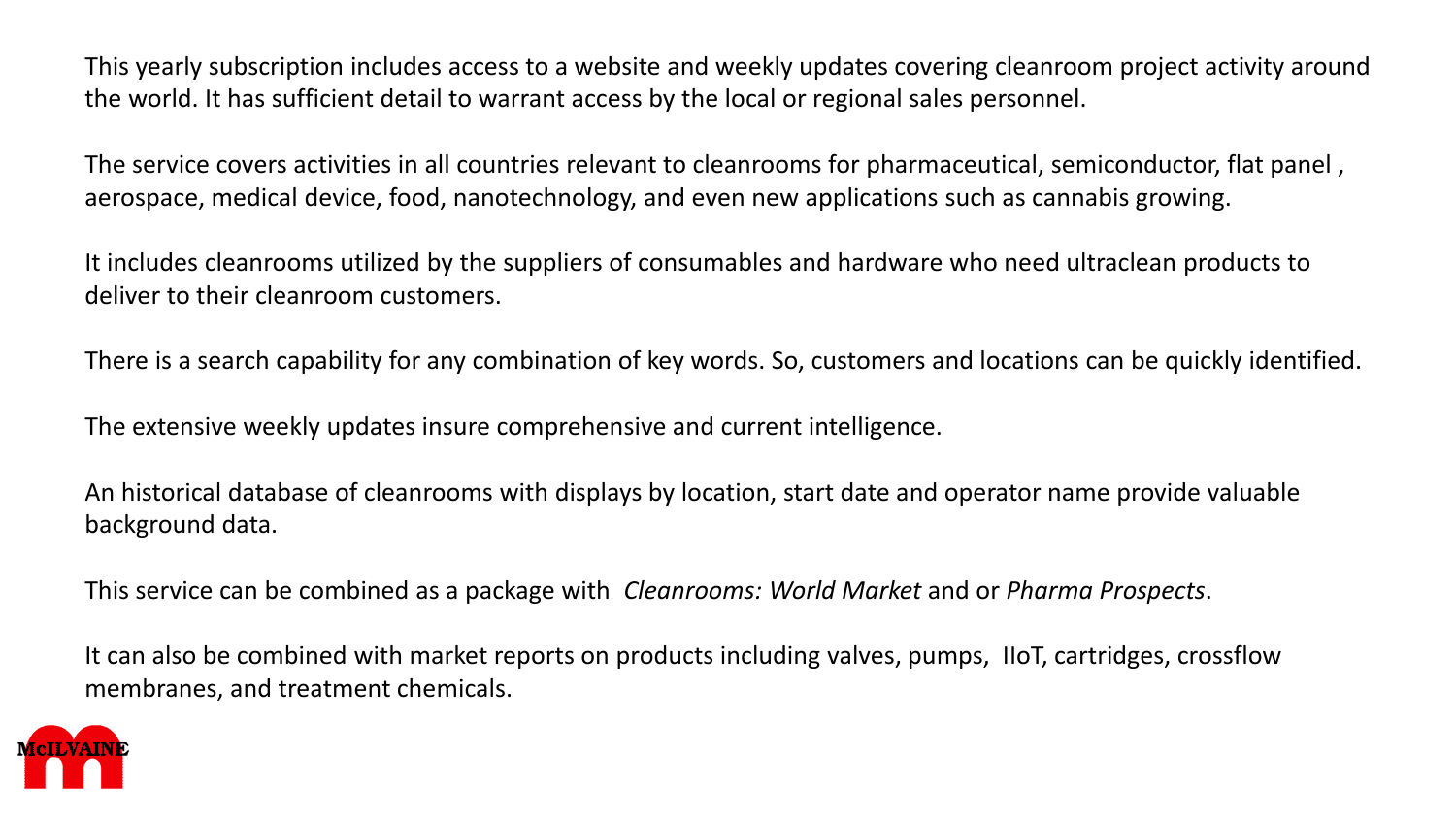# **APRIL 26 CLEANROOM PROJECTS UPDATES**

# Weekly Updates insure inclusion of the latest intelligence

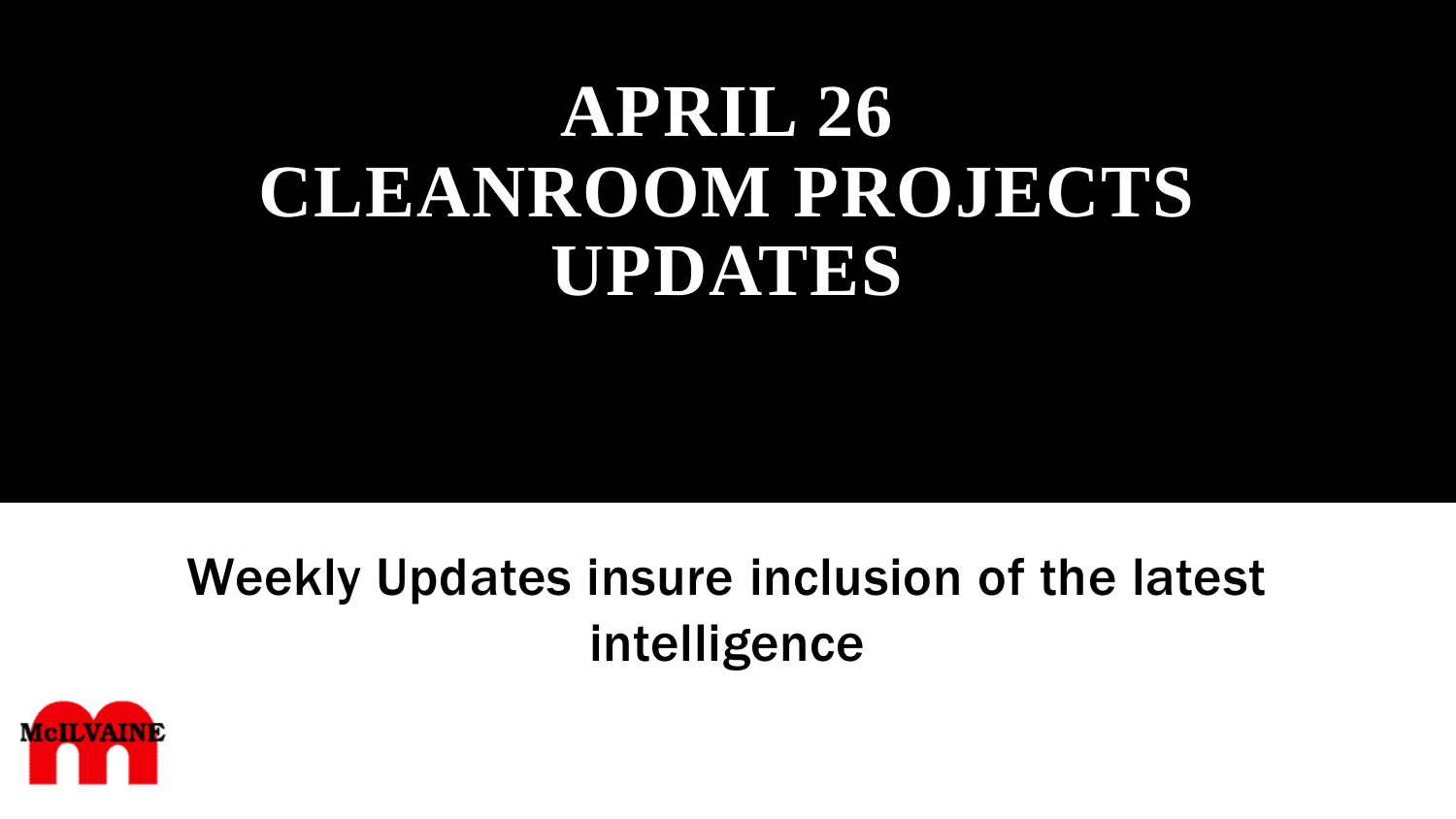# Rest of the World Pharma and Biotech Projects, April 26, 2021

Cambrex Completes Major Expansion of Solid Form Screening Facility in Edinburgh

Pfizer to Halt Biosimilar Output in China, Sell Assets to Wuxi Biologics

ABN Cleanroom Technology Finishes High-Tech Omega Cleanroom

Carverian Completes Lithuanian Design & Build Project for Thermo Fisher

Stridencies Increases Sterilization Capacity with French Facility Expansion

Eisai Plans Drug Delivery Center to Support Biologics Expansion

Daimyo Medical Selects Sytira's FlexFactory Platform

Aenova Expands Sterile Production Capacity

Cytiva Diagnostics Design Lab Goes Live in China

AMPO Installed New Oxygen Service Cleanroom Facilities

Jacobs Wins Award for Cruiserath Muti Product Cell Culture Facility

Cytiva Opens Asia Diagnostics Advanced Application Center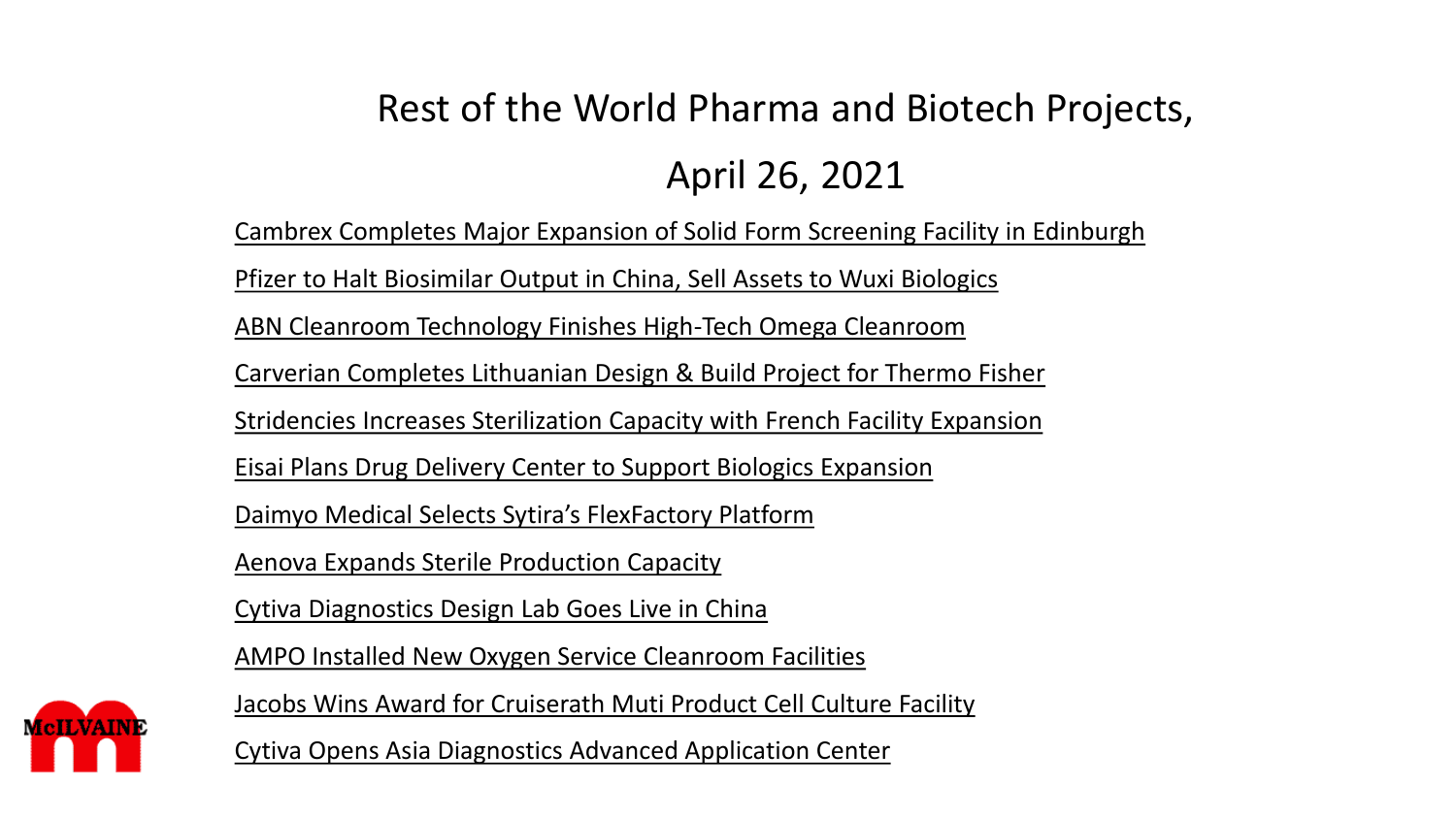# Eisai Plans Drug Delivery Center to Support Biologics Expansion

Completion of construction is scheduled for the second quarter of Eisai's fiscal 2022.

Eisai has started construction of a new building to support the development and manufacturing of injectable formulations. The expansion is intended to support the broadening of Eisai's focus beyond small molecules and into modalities that are delivered via injection.

Oral formulations are central to the history of Eisai, from the development of Aricept in the 1980s and 1990s through to its continued reliance on products such as Lenvima anti-cancer capsules and Banzel anti-convulsant tablets today. However, like many pharma companies, Eisai is expanding into biologics, establishing a pipeline that features 12 drugs given via injection. The Biogen-partnered Alzheimer's disease prospect aducanumab is the highestprofile antibody in Eisai's pipeline.

In drug discovery, Eisai is ------------( remainder of the article is not displayed)

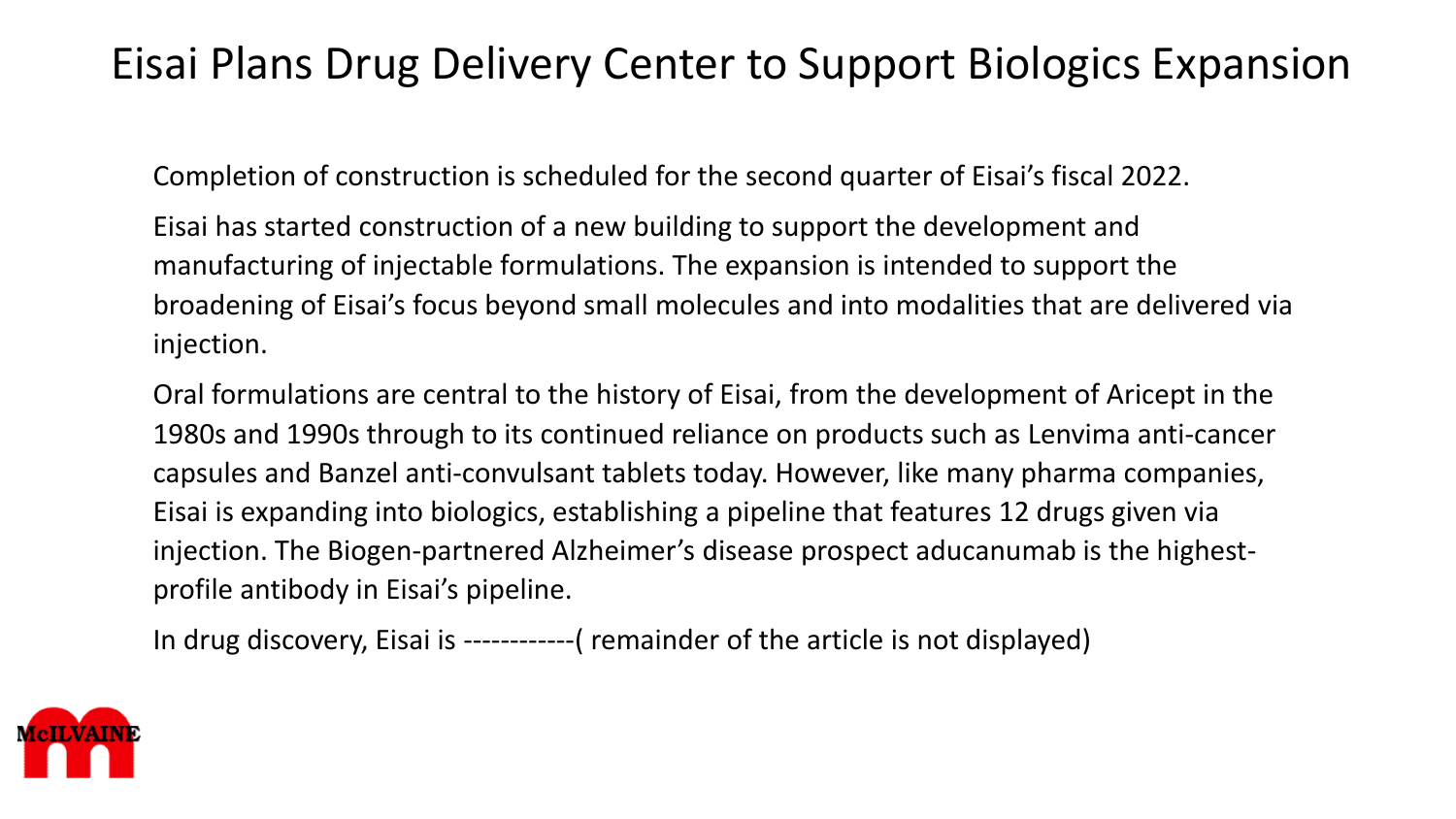# USA Pharma and Biotech Projects, April 26, 2021

Navy Yard Chooses Top Engineering Firms for Life Science Hub Expansion Fujifilm Chooses North Carolina for New \$2-Billion Cell Culture Facility Nexus Moves into Wisconsin Sterile Injectable Manufacturing Facility Cytovia Inks Two Deals Covering R&D and Biomanufacturing Operations G-CON PODs Selected by Matica Biotechnology for GMP Viral Vector Facility SpectronRx Receives NRC Materials License for New Facility Rentschler and Leukocare Extend Partnership with Joint US Site Cascade Chemistry Begins Capacity Expansion

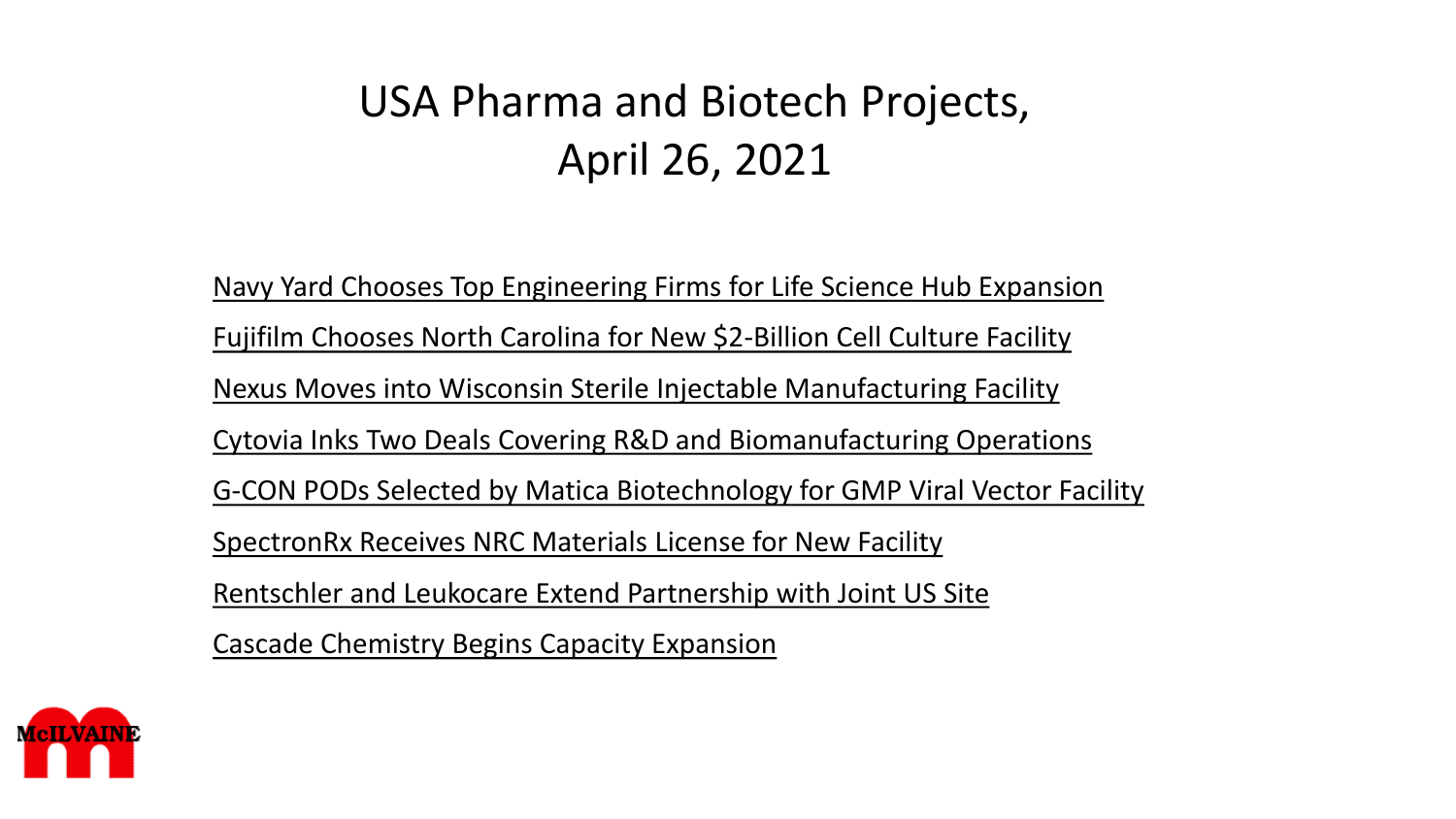# Navy Yard Chooses Top Engineering Firms for Life Science Hub Expansion

CRB and IPS-Integrated Project Services are among the companies that have been chosen to work on the project by Philadelphia's public-private economic development corporation PIDC.

PIDC, Philadelphia's public-private economic development corporation and master developer of the Philadelphia Navy Yard, in partnership with Ensemble Real Estate Investments and Mosaic Development Partners, has announced the execution of an agreement.

The agreement provides Ensemble/Mosaic with the exclusive development rights for 109 acres at the Navy Yard and launches a \$2.5 billion development plan that will create thousands of construction and permanent jobs.

The \$400 million first phase includes the development of two advanced life sciences buildings followed by significant residential and hospitality initiatives.

It will support interior ceiling heights up to 16' ----- (remainder of article not displayed)

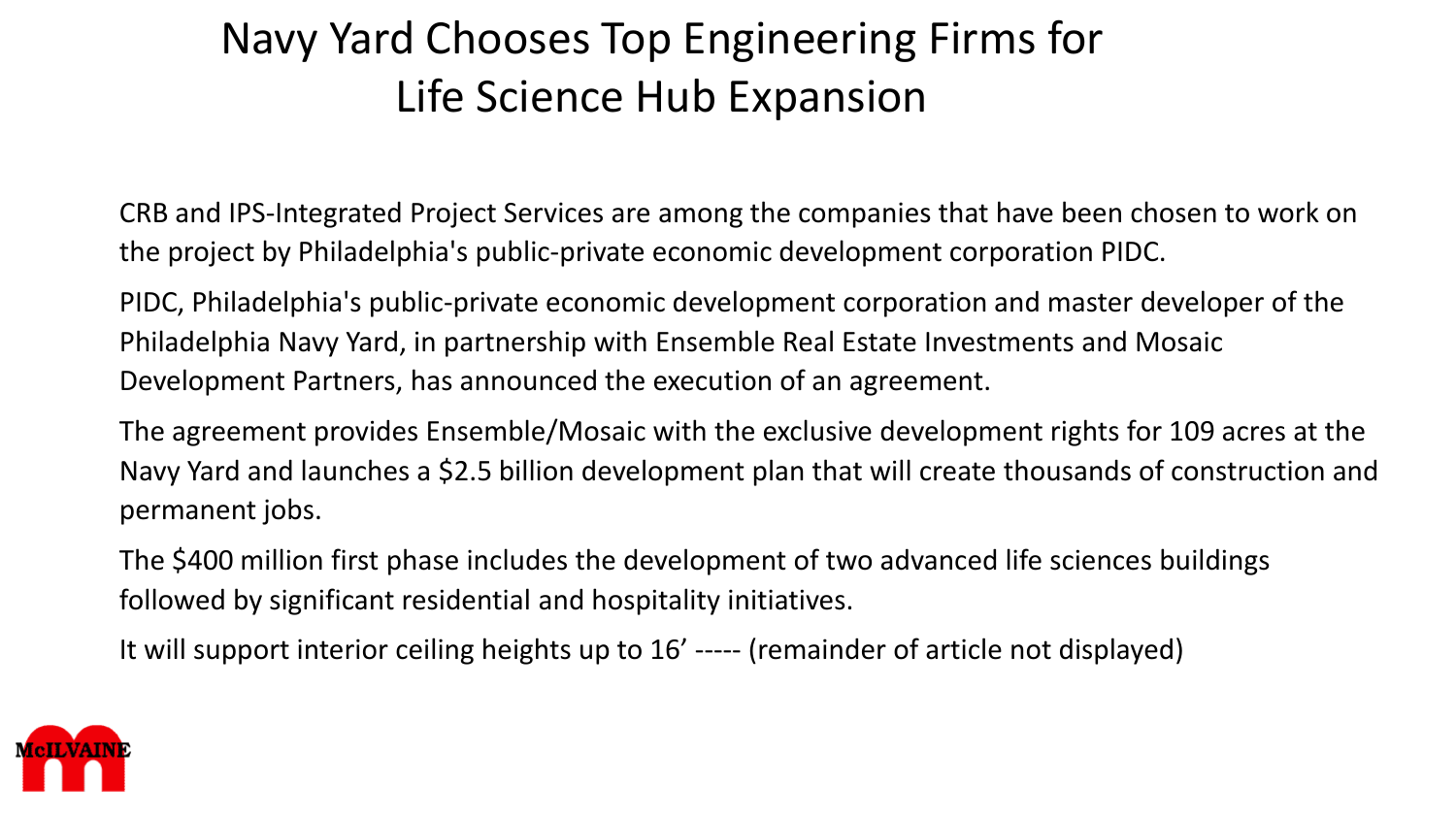### Aerospace Cleanroom Updates, April 26, 2021

#### **NASA Practices VIPER Moon Rover Assembly in New Cleanroom**

The year leading up to this was spent turning an ordinary workspace into a controlled workspace, or cleanroom.

NASA structural engineer Aristeo Rios performs final torquing of one of the riser capture brackets during the VIPER assembly pathfinder work at NASA's Johnson Space Center in Houston in February 2021. A full-scale model of the rover will be built, securely attached to risers installed on a lift table.

NASA's water-hunting lunar robot now has a workspace prepped and ready at the agency's Johnson Space Center in Houston, where it will be built for its upcoming mission to the Moon. The Volatiles Investigating Polar Exploration Rover, or VIPER, has a new 1,000+ sq. ft. cleanroom, called the Surface Segment Integration and Test Facility, where engineers will assemble and outfit the rover.

Located in a corner of the center's Space ------ ( remainder of article not displayed)

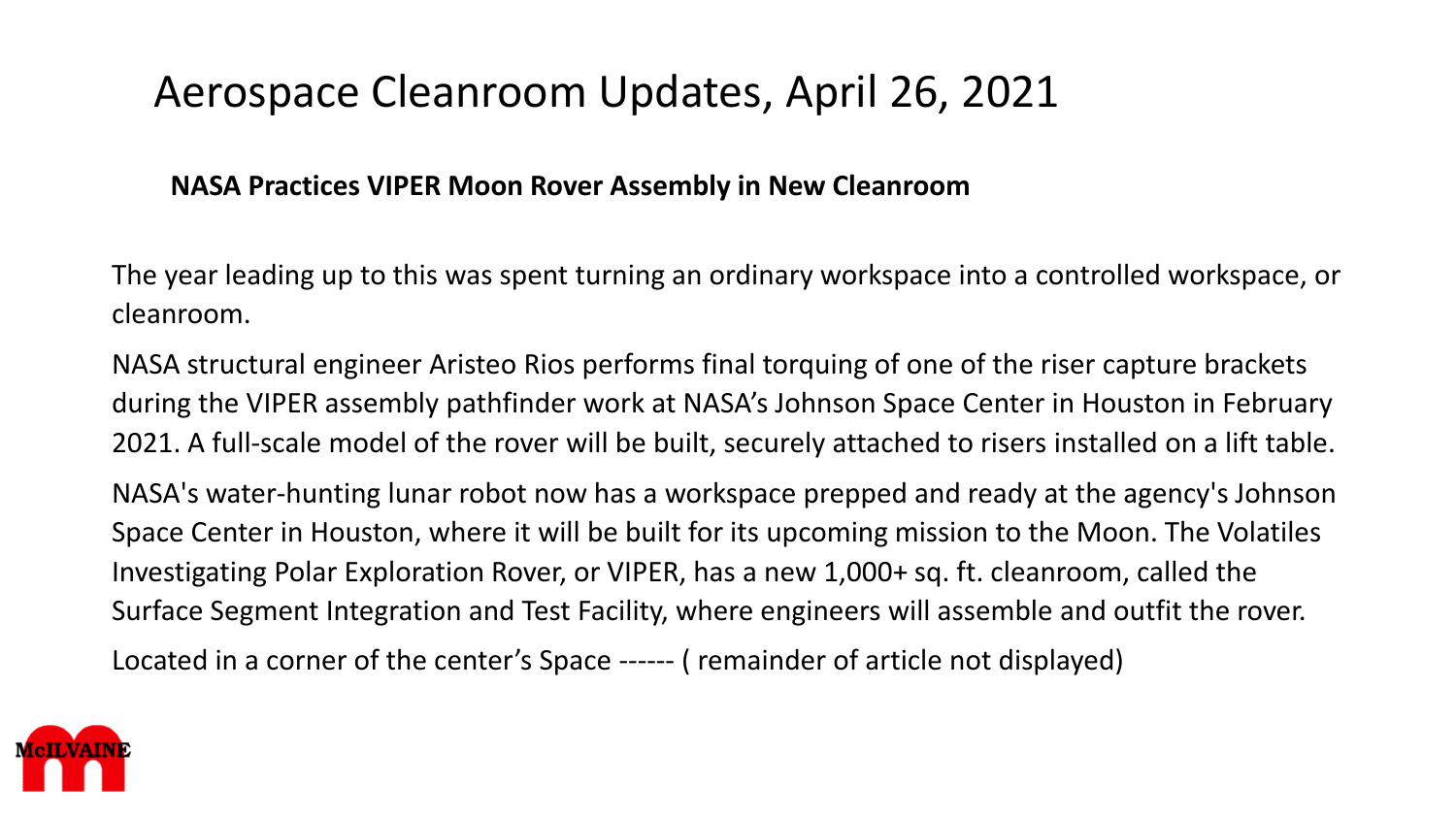# Semiconductor Project Updates April 26, 2021

#### **Intel's \$20 billion Arizona Expansion**

Intel announced a substantial expansion of its Arizona-based manufacturing capacity with a \$20 billion investment – the largest private sector investment in state history. The expansion will see the construction of two new semiconductor fabrication facilities, or fabs, which will produce advanced semiconductor chips used in modern electronics.

The investment will lead to the direct creation of 3,000 new high-tech, high-wage jobs and 3,000 construction jobs, while supporting an estimated 15,000 additional indirect jobs in our community.

"Today's announcement means jobs, jobs, and more jobs for the state of Arizona," said Governor Doug Ducey. "It also proves once again that Arizona is at the cutting-edge of advanced chipmaking and manufacturing. No company has been such an instrumental partner in Arizona's growth and transformation over the years as Intel, and ---(remainder of article not displayed)

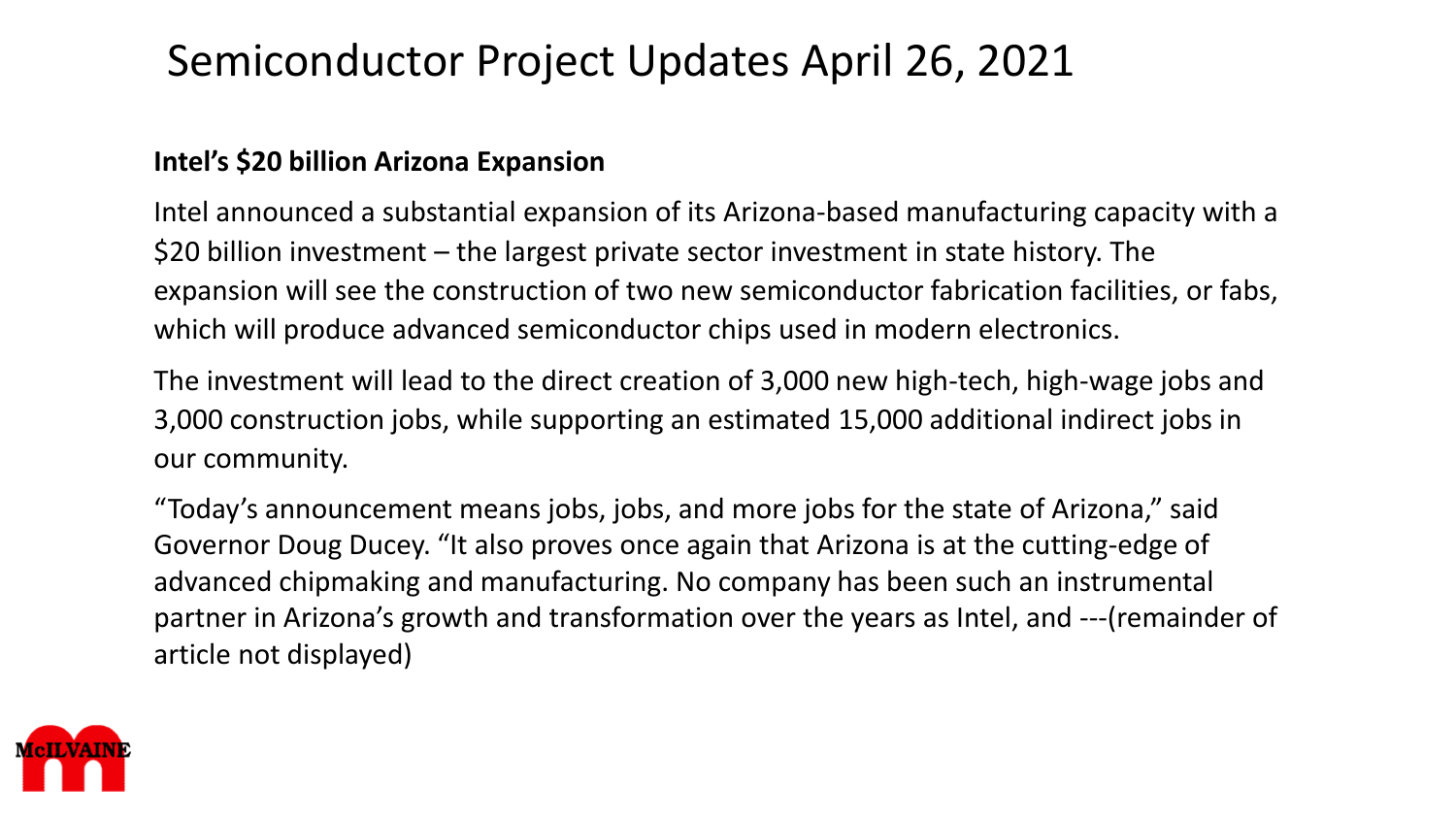

# INSTANT SEARCH FOR ANYTHING IN LAST 20 YEARS

You can search by any combination of of keywords such as prospect name, location, and date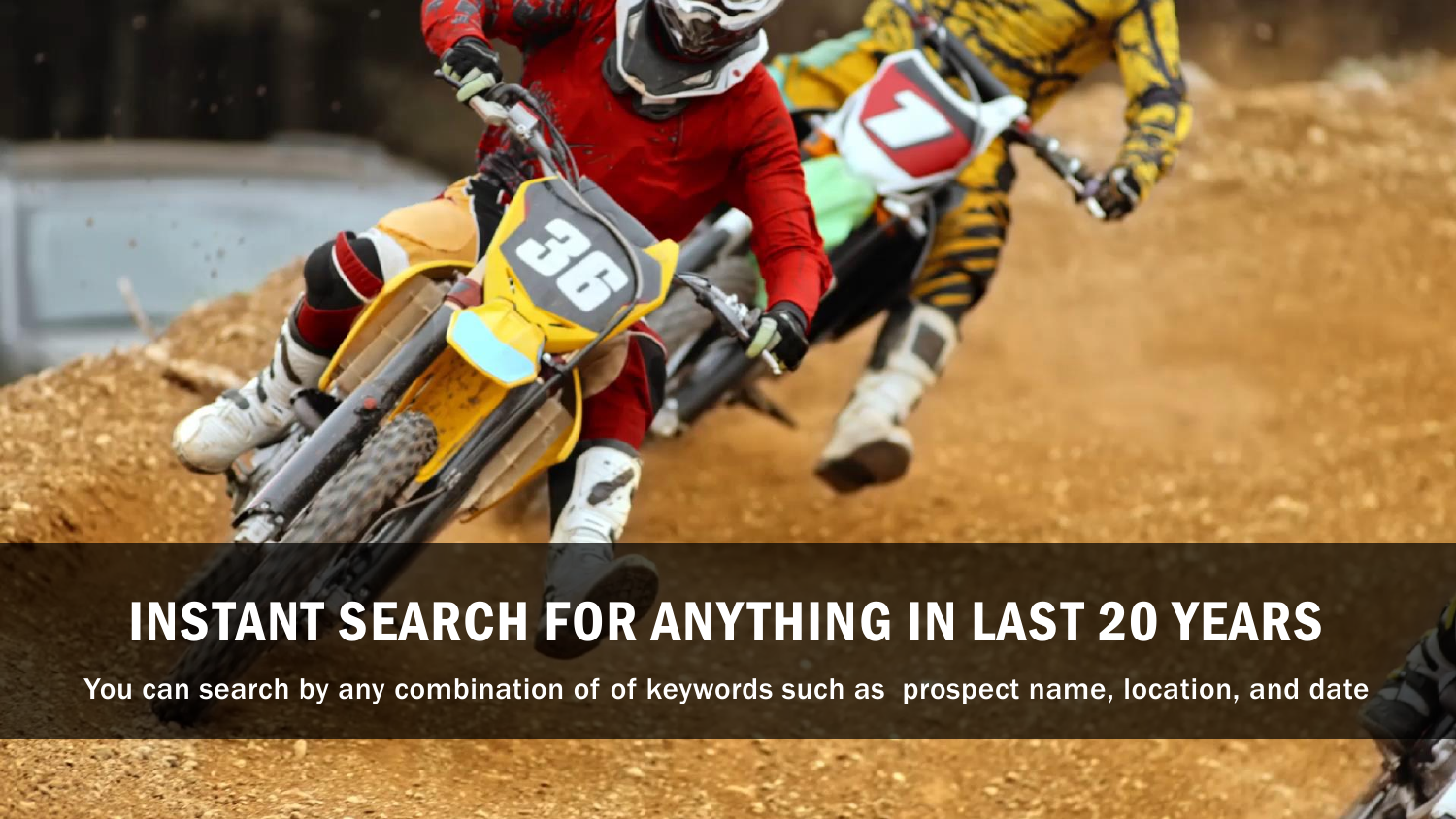# SEARCH SEMICONDUCTOR

#### *When you search on China and Semiconductor more than 1000 results found in 100 pages of displays*

#### **Foxconn Breaks Ground for New Chip Plant in China**

Foxconn Electronics (Hon Hai Precision Industry) recently broke ground for an advanced semiconductor assembly and test plant in Qingdao, northeast China.

Foxconn plans to invest a total of CNY60 billion (US\$8.6 billion) in the new plant project, according to sources familiar with the matter. China's state-backed Rongkong Group will be co-financing the project.

**...** Foxconn's new Qingdao plant will be dedicated to providing advanced packaging technologies, such as fan-out, and wafer-level bonding and stacking, for chip solutions for use in 5G and AI related device applications, sources indicated. The plant will be ready for production in 2021 and scale up its output to commercial levels by 2025.

Foxconn's new advanced backend plant in Qingdao is designed for monthly capacity of 30,000 12-inch wafers, the sources said.

Foxconn in 2017 set up a semiconductor subgroup to consolidate resources to grow its semiconductor business. The new Qingdao plant is believed to be part of Foxconn's efforts to strengthen its deployments in the semiconductor field.

Over the past two years, Foxconn struck deals with China's local governments in Zhuhai, Jinan and Nanjing regarding its participation in the local chipmaking sectors.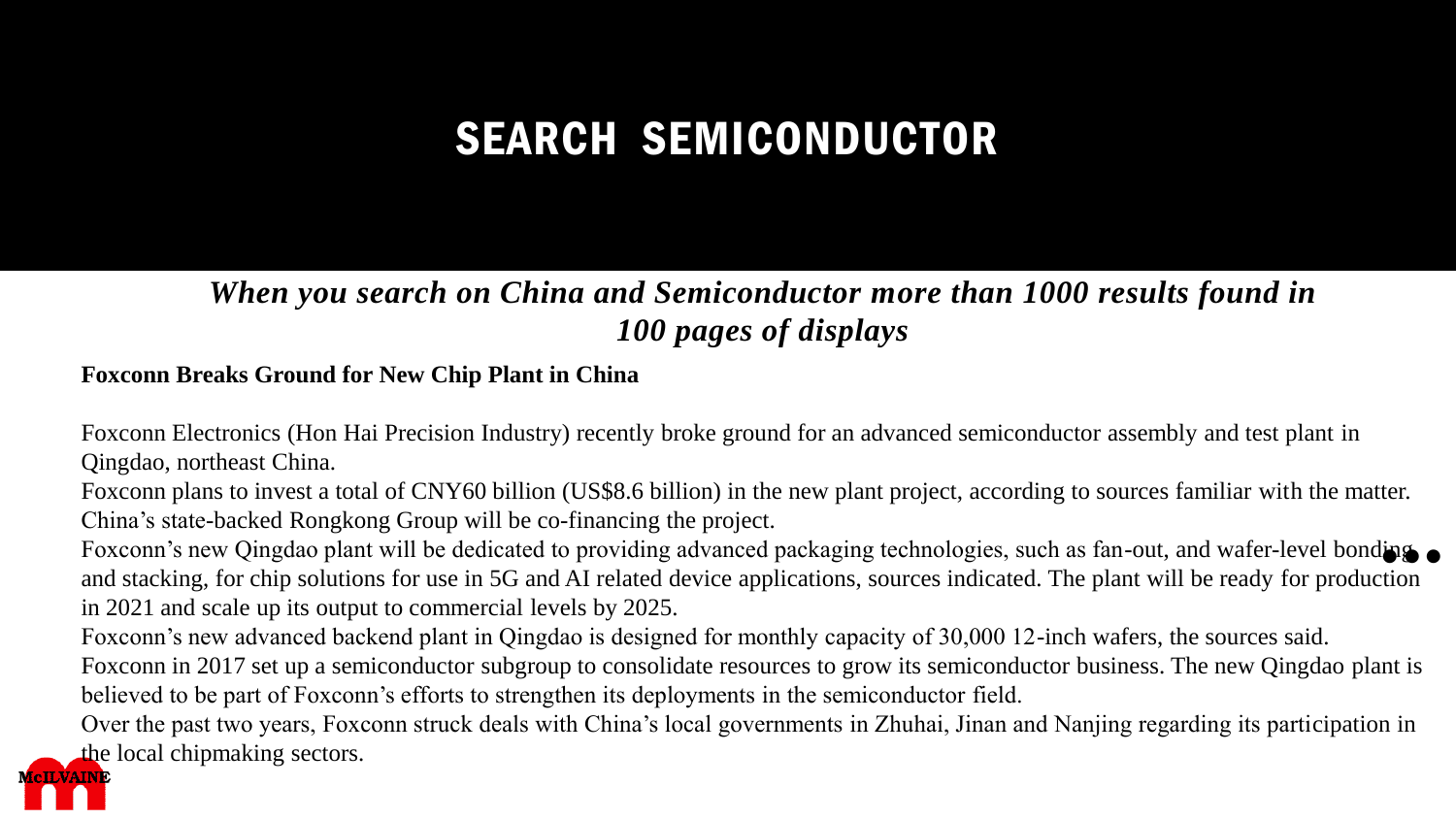# Search Semiconductor Projects by Headline

**[SK Hynix's New M16 Plant Stands Ready](http://www.mcilvainecompany.com/industryforecast/semiconductor/updates/2021%20updates/march2021update.htm#SK) [TSMC to Spend Big on 3nm Development](http://www.mcilvainecompany.com/industryforecast/semiconductor/updates/2021%20updates/march2021update.htm#TSMC_) SUSS MicroTec [Opens New Production Facility in Taiwan](http://www.mcilvainecompany.com/industryforecast/semiconductor/updates/2021%20updates/march2021update.htm#SUSS)**

**[ITRI and DuPont Inaugurate Semiconductor Materials Lab](http://www.mcilvainecompany.com/industryforecast/semiconductor/updates/2021%20updates/march2021update.htm#ITRI)**

**DISCO's Completion of New Building at Nagano Works Chino Plant**

**Entegris [Invests in New Manufacturing Facility in Taiwan](http://www.mcilvainecompany.com/industryforecast/semiconductor/updates/2021%20updates/february2021update.htm#Entegris_Invests)**

**Beneq [Completes New Cleanroom Facility](http://www.mcilvainecompany.com/industryforecast/semiconductor/updates/2021%20updates/february2021update.htm#Beneq_Completes)**

**Tyntek [to Start 6-Inch Wafer Production](http://www.mcilvainecompany.com/industryforecast/semiconductor/updates/2021%20updates/february2021update.htm#Tyntek_to_Start)**

**Kioxia [to Construct New 3D NAND Fab by Early 2022](http://www.mcilvainecompany.com/industryforecast/semiconductor/updates/2021%20updates/february2021update.htm#Kioxia_to_Construct)**

**[China DRAM Maker Moves in Equipment at 12-Inch Fab](http://www.mcilvainecompany.com/industryforecast/semiconductor/updates/2019%20updates/august_september2019update.htm#China_DRAM)**

**[RIT to Upgrade Semiconductor and Microsystems Fabrication Laboratory](http://www.mcilvainecompany.com/industryforecast/semiconductor/updates/2019%20updates/august_september2019update.htm#RIT_to_Upgrade)**

**[JSR Plans Big Electronic Materials Facility in US](http://www.mcilvainecompany.com/industryforecast/semiconductor/updates/2019%20updates/august_september2019update.htm#JSR_Plans_Big)**

**[Funding for New Centre for Integrative Semiconductor Materials Announced](http://www.mcilvainecompany.com/industryforecast/semiconductor/updates/2019%20updates/august_september2019update.htm#Funding_for_New_Centre)**

**[Edwards Celebrates Grand Opening of New 'Green' North America Semiconductor Technology Center](http://www.mcilvainecompany.com/industryforecast/semiconductor/updates/2019%20updates/august_september2019update.htm#Edwards_Celebrates)** 

**in Hillsboro**

**[Chinese Electronics Company JCET Begins High-Volume Wafer Bumping](http://www.mcilvainecompany.com/industryforecast/semiconductor/updates/2019%20updates/august_september2019update.htm#Chinese_Electronics)**

**[Micron Unveils New NAND Fab in Singapore](http://www.mcilvainecompany.com/industryforecast/semiconductor/updates/2019%20updates/august_september2019update.htm#Micron_Unveils)**

**[Minnesota Chipmaker Skywater](http://www.mcilvainecompany.com/industryforecast/semiconductor/updates/2020%20updates/december2020update.htm#Minnesota_) Finishes Addition Construction**

**Sheaumann [Laser Opens New Semiconductor Laser Facility](http://www.mcilvainecompany.com/industryforecast/semiconductor/updates/2020%20updates/december2020update.htm#Sheaumann_Laser)**

**CSconnected [Project Receives £25.44M Funding](http://www.mcilvainecompany.com/industryforecast/semiconductor/updates/2020%20updates/december2020update.htm#CSconnected)**

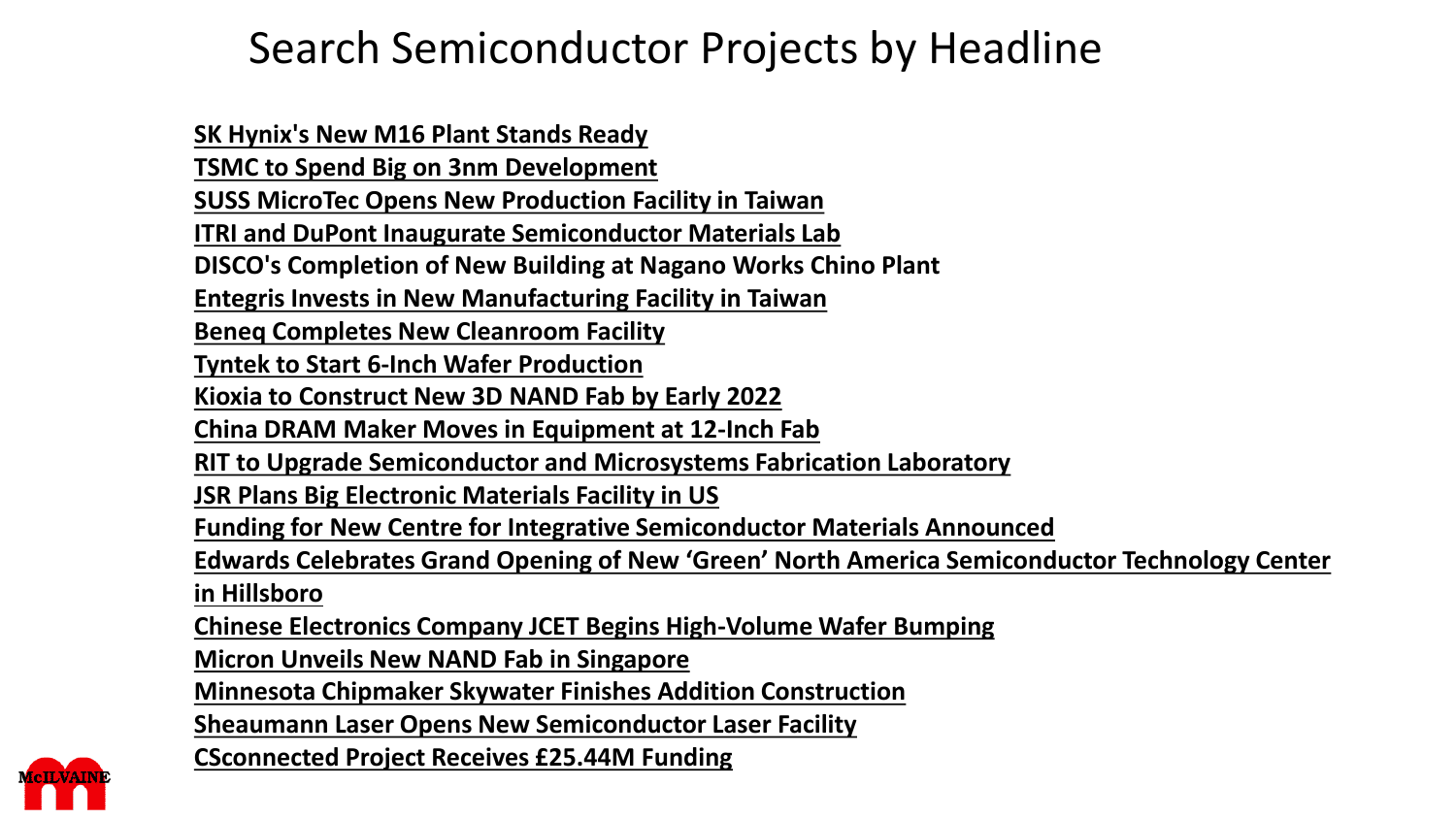# SEARCH BY OPERATOR - FUJIFILM

You can search by relevance or by date to see all the Fujifilm displays

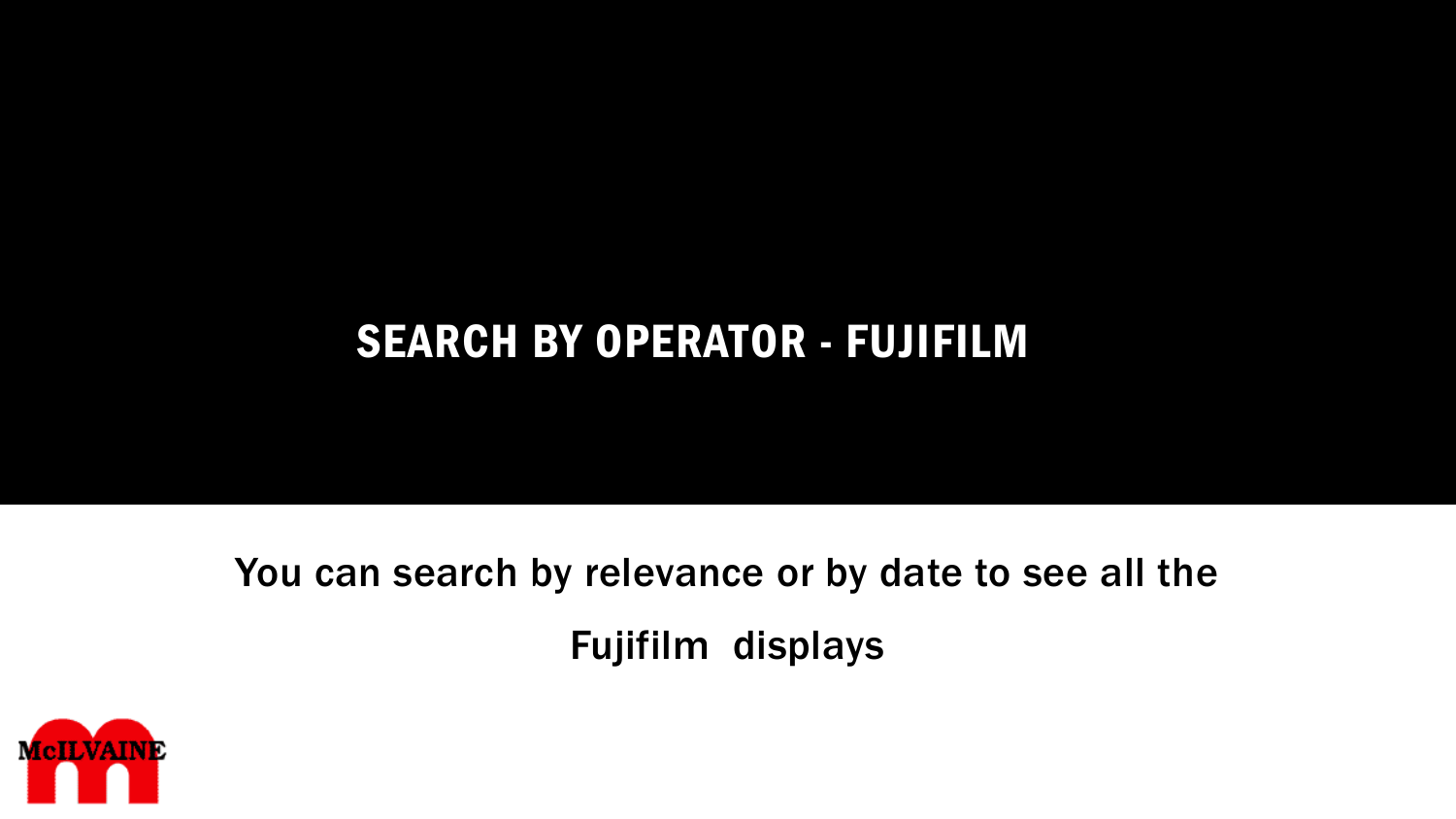# 49 Articles on Fujifilm are Displayed

#### **Fujifilm to Invest to Build Large Scale US Cell Culture Facility**

Tokyo headquartered, Fujifilm Corporation, has announced a new US\$2bn (£1.4bn/€1.5bn) investment to establish a new large-scale biopharma site in the US.

The facility will be operated by its subsidiary, Fujifilm Diosynth Biotechnologies, which has locations in Teesside, UK, in North Carolina and Texas in the US and in Hillerød, Denmark.

The move serves to further underline Fujiflim's ambitions within the contract development and manufacturing (CDMO) space, following its US\$928m investment, announced last year, to expand its site in Hillerød, Denmark, and the capital it is ploughing into its UK and US facilities.

This latest investment, it said, will significantly expand Fujifilm's capacity for process development and manufacturing of antibodies, recombinant proteins, gene therapies and vaccines.

"Through this large investment in the US, we are able to support the development and manufacturing of new drugs that can help fulfill unmet medical needs,"commented Kenji Sukeno, president of Fujifilm Corporation.

The idea is that the new facility will become an end-to-end single-site solution.

It will offer large-scale cell culture manufacturing of bulk drug substance with eight 20,000L bioreactors, with the potential to expand and add a further 24 bioreactors of that volume based on market demand.

In addition to drug substance manufacture, the plant will also provide commercial scale, automated fill-finish and assembly, packaging and labeling services, said the company.

The new facility will be built within the vicinity of an existing Fujifilm site, and is not scheduled to become operational before the spring of 2025.

Fujifilm has set a target to achieve an annual revenue of US\$2bn for its bio-CDMO business by March 2025.

By March 2026, the company said it expects this latest investment to boost the annual growth rate of its bio-CDMO business to 20%, greatly exceeding market projections.

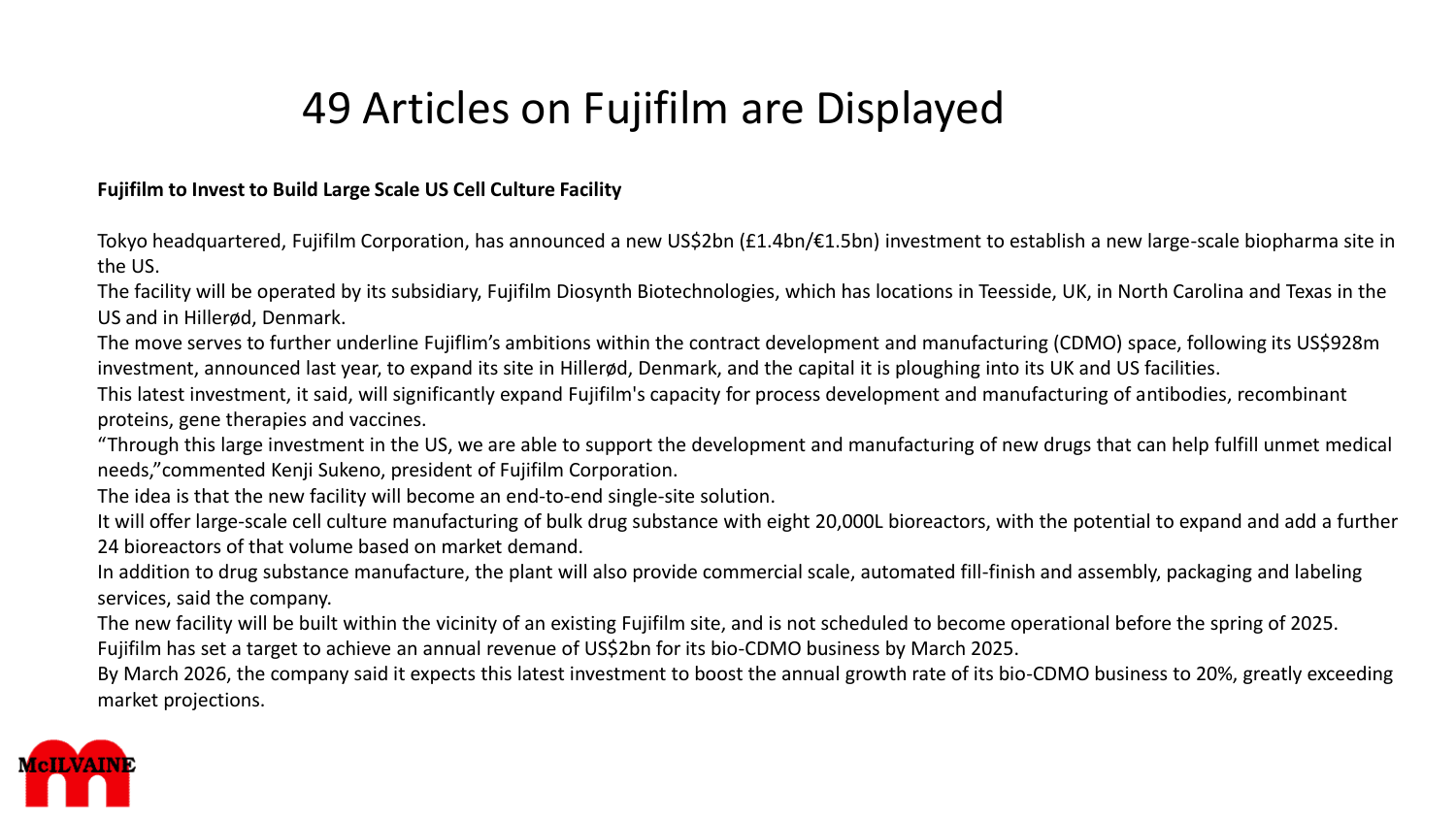# SEARCH BY PRODUCT - ISOLATOR

270 Articles on Isolators

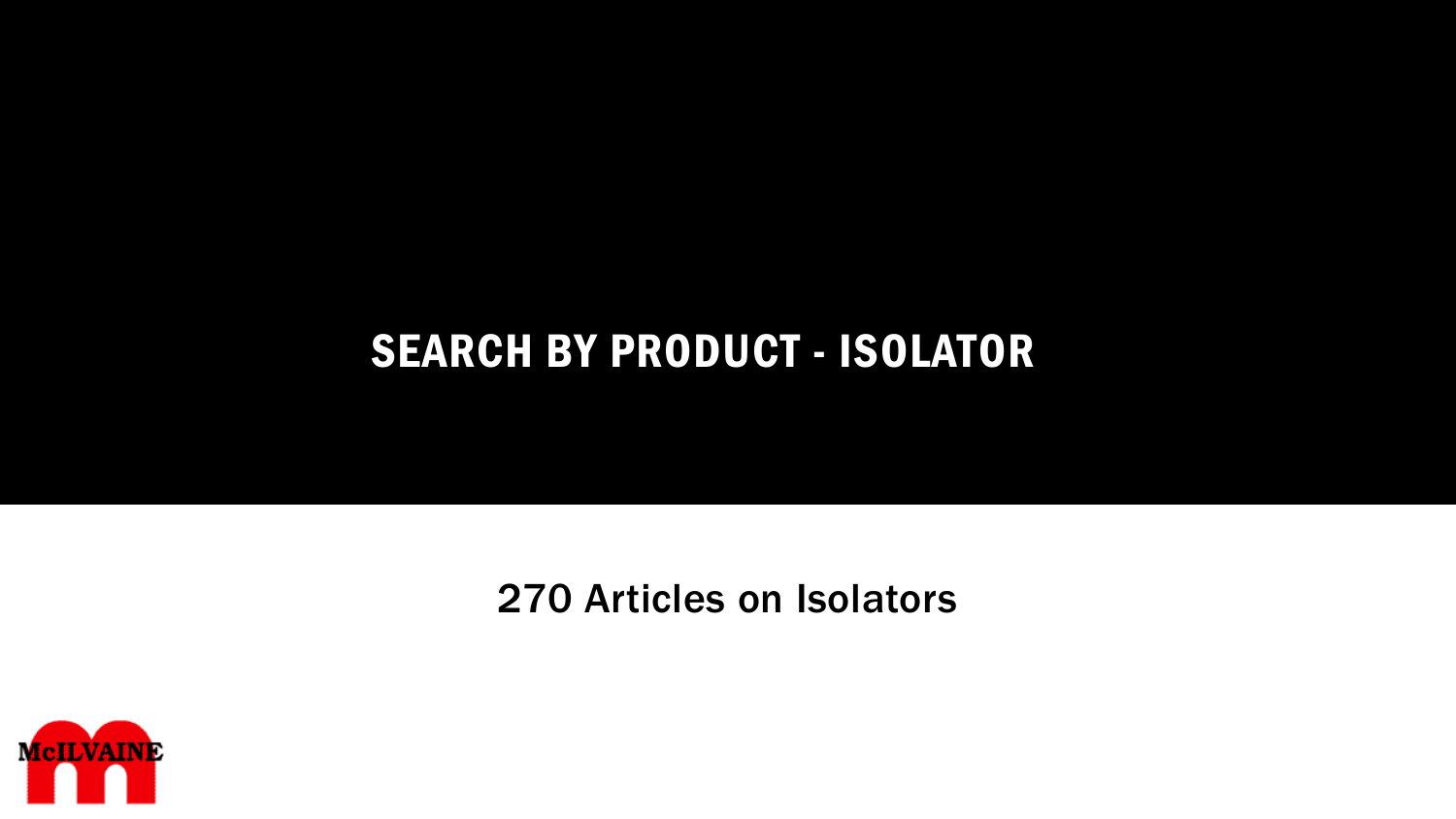# Telstar completes Design, Manufacture and Validation of Thirteen Isolators for Ipsen Biopharm

Telstar has completed design, manufacture and validation services of a complex suite of thirteen isolators.

Comprising seven production isolators and six quality control (QC) lab isolators, the complex achieves containment levels of 0.2ng/m<sup>3</sup> (200 picograms). It is specially designed to provide both operator protection from accidental release of the highpotency recombinant proteins and product protection from external contamination.

Developed for IPSEN Biopharm, the isolator package is installed in a recently upgraded cleanroom facility located in the Wrexham manufacturing site.

The set of 13 isolators were designed with a once-through airflow regime and include safe change inlets and exhaust filters integrated within the cleanroom in a very restrictive area. They are also connected to a dedicated heating, ventilation and air conditioning (HVAC) system. This proved a technical challenge for the Telstar team, which worked closely with the building contractors on site to successfully achieve the requirements of the client.

The isolators shared many common design details favored by the client from Telstar's previous contract with the client. These details included clamped visor frames to provide a more robust gullwing design to provide support to larger-than-normal dimensional visors, and panel filters with safe change housings to provide the necessary increased flow rate but also enable the filters to be safely changed in and out locally without risks of secondary exposure.

In addition, contained transfer ports were included to maintain the low-level occupational exposure limit during transfer of product and removal of liquid and solid waste from the isolators. The equipment has now been successfully commissioned and tested in accordance with the principles of good manufacturing practice (GMP) for pharmaceuticals as set out by the International Society for Pharmaceutical Engineering (ISPE) Baseline Guide for Commissioning and Qualification Volume 5.

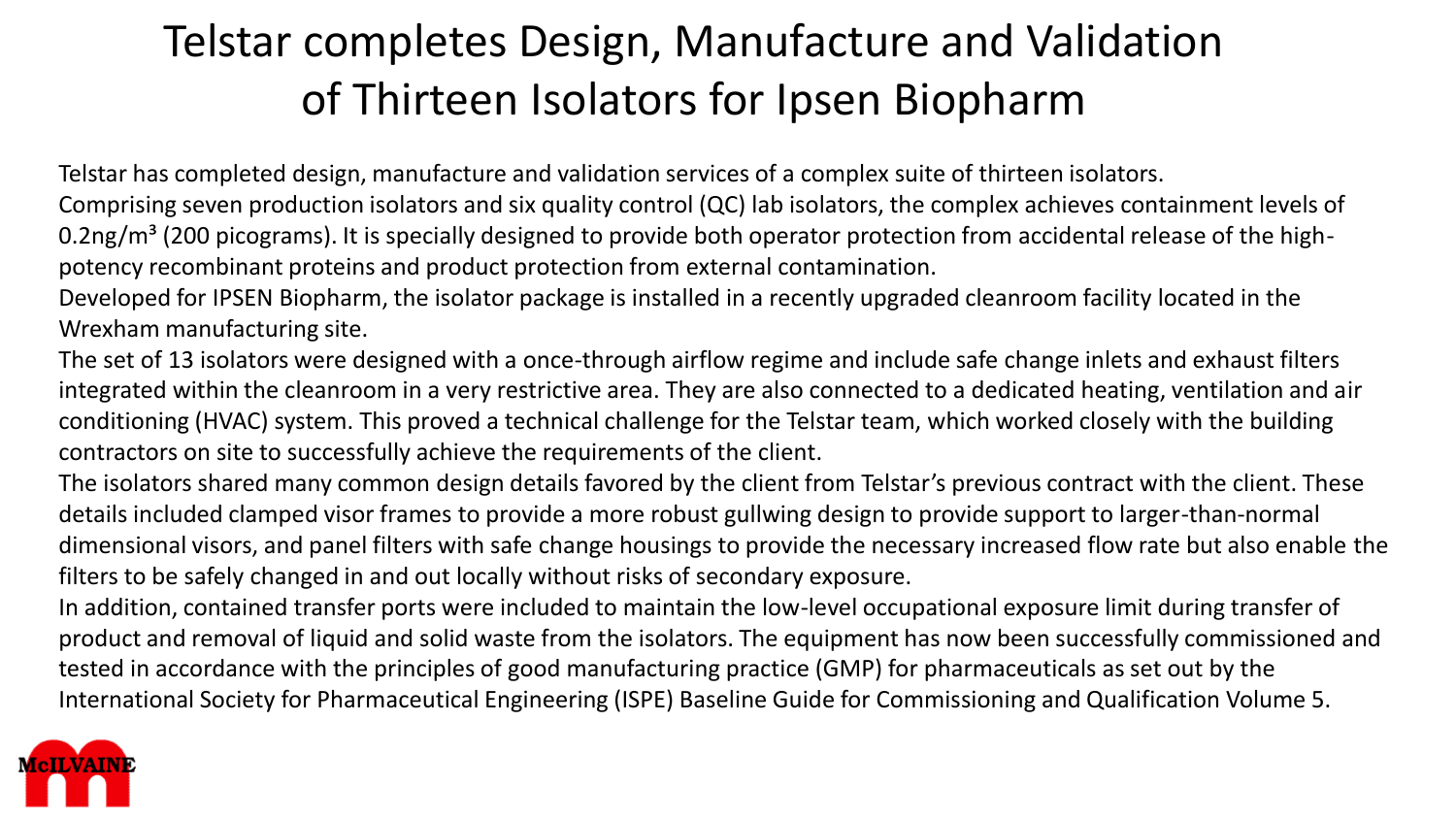# SEARCH B Y SUPPLIER

### Examples for Wiskind and Cleanroom Solutions

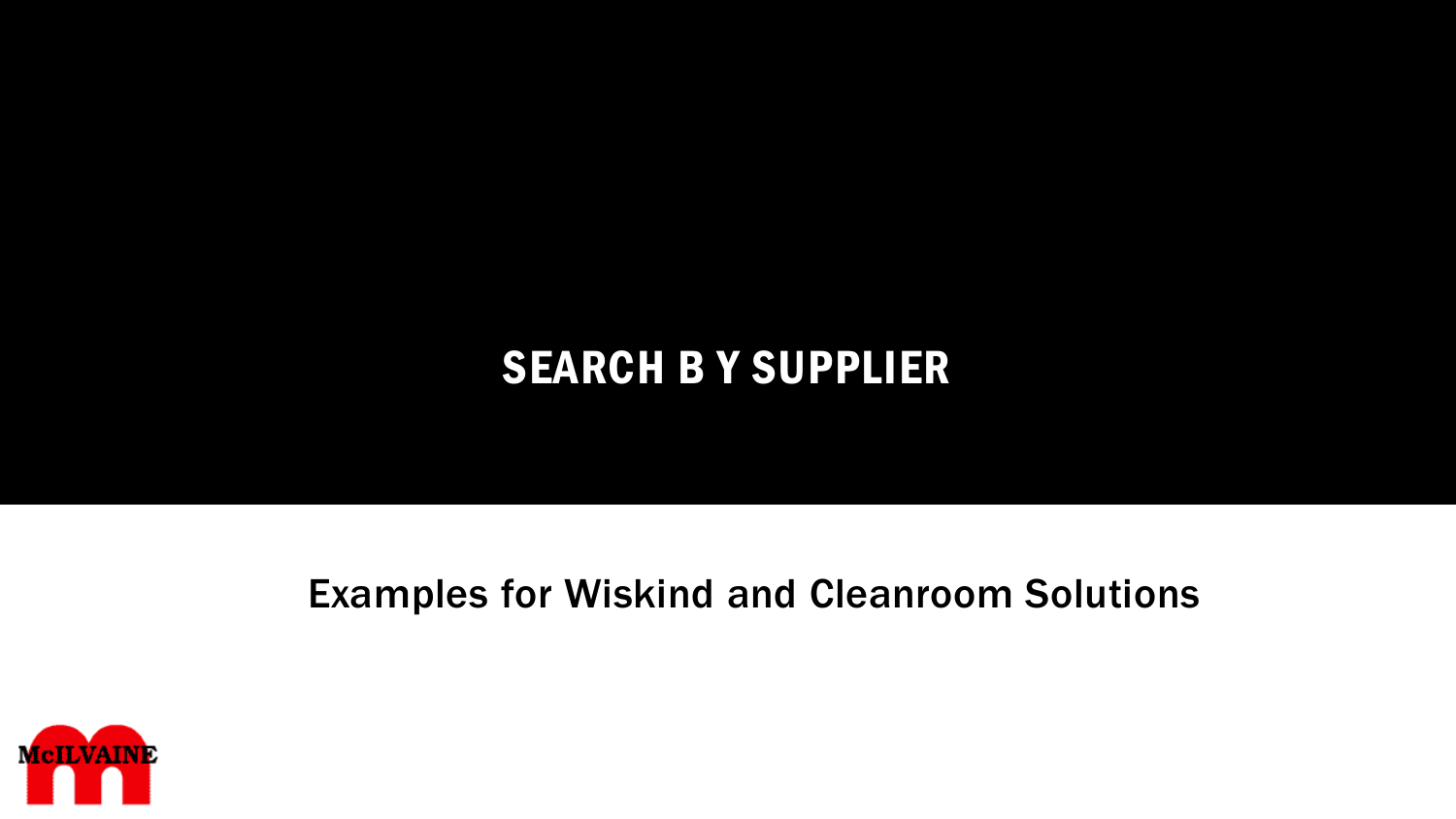# Wiskind Assists Moscow R-Pharm to Build Covid-19 Vaccine Plant

Moscow-based "R-Pharm" will become a leading manufacturer of Russia's Sputnik V covid-19 vaccine.

On December 11, 2020, Moscow Mayor Sergei Sobyanin and R-Pharm Chairman Alexey Repik checked the progress of the production of the vaccine against Covid-19 in the Moscow plant. The project is being developed by R-Pharm. Wiskind provided more than 430,400 sq. ft. (40,000 square meters) of rock wool cleanroom panels, cleanroom doors and other cleanroom enclosure products for the project.

The production base will produce the flagship home vaccine "Sputnik V" developed by the Epidemiology and Microbiology Centre. According to this project, when the factory reaches full capacity, it will produce up to 20 million doses of vaccine every month. The total investment in the project amounts to 8.6 billion rubles.

The R-Pharm enterprise plans to start at the end of December 2020, and the first batch of Sputnik V vaccines are planned to be produced in Moscow Technopolis in January 2021. The construction of the complex located on the territory of the special economic zone "Technopolis "Moscow" took place in record time, which is necessary for the implementation of national and urban vaccination programs. The area of the new factory will exceed 215,200 sq. ft. (20,000 sqm.)

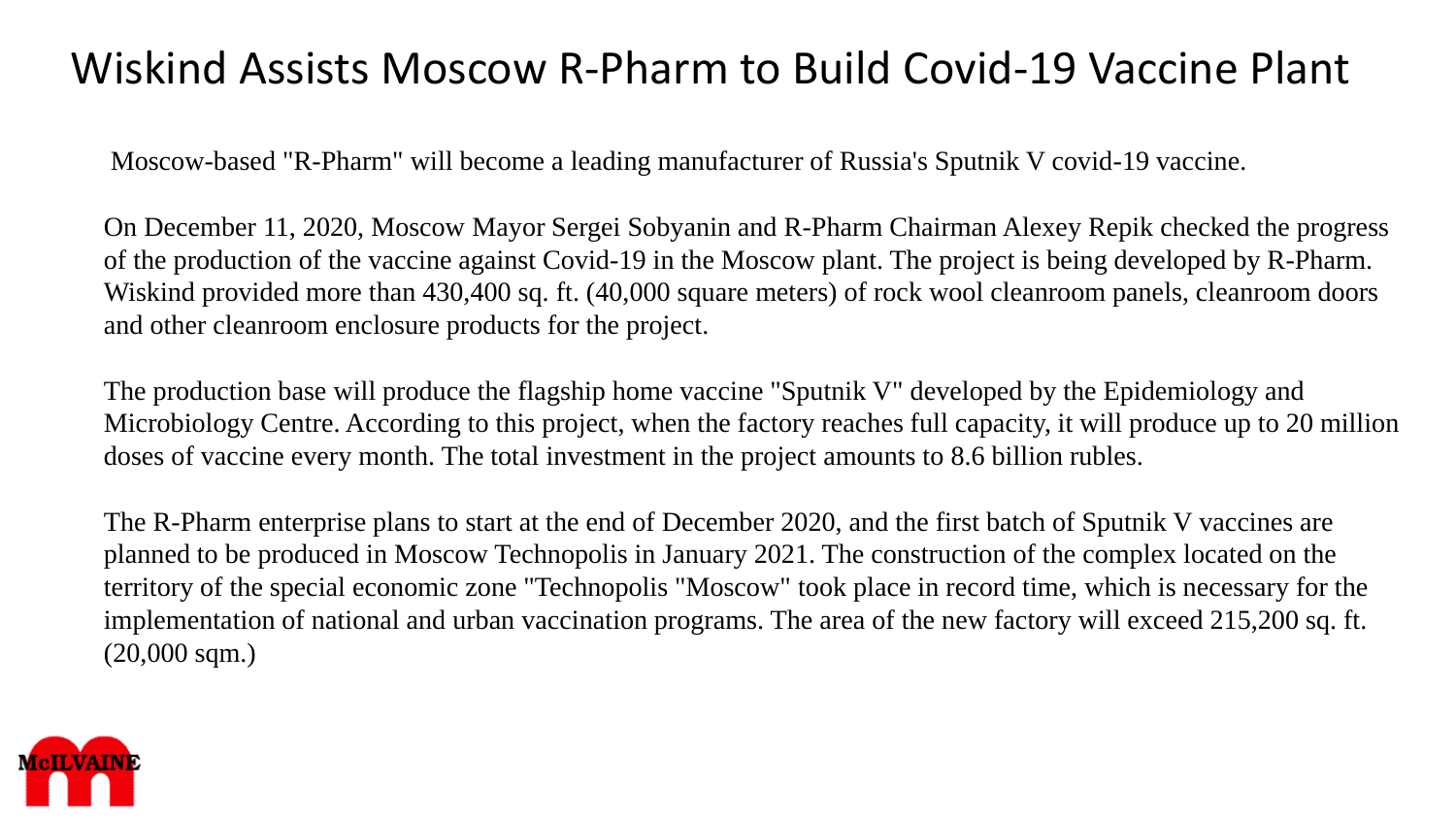# ISO Class 8 Mask Production Facility Built in Wales by Cleanroom Solutions

The urgency of pandemic builds means extremely tight turnaround demands for design and build providers. An example of this is the new 4,573 sq. ft. (425 sqm) cleanroom in Wales that aimed to produce high grade face coverings and masks for front line workers.

The COVID-19 pandemic and the new government advice/rules on mandatory face coverings has seen a huge rise in demand for face masks. But how can the UK government satisfy such a large and sustained increase in demand without impacting on the supply of face masks for the countries front-line National Health Service (NHS) staff? The answer: build new state of the art facilities in accelerated time frames.

One such facility is located at British Rototherm, in Port Talbot, Wales. Cleanroom Solutions was tasked with the design and build of the brand new, 4,573 sq. ft. (425 sqm) cleanroom.

The facility is an ISO Class 8 cleanroom to ISO 14644-1, which is required for production of high-grade face coverings and masks for front line NHS workers. The cleanroom included changing room and goods in/out airlock for production materials. The facility was fully airconditioned for comfort conditions.

Due to the extreme urgency of the build and difficulties getting construction materials at short notice, the build program had to be modified. The walls were erected before the steelwork and temporally supported until the steelwork was delivered and constructed.

The walls were then connected to the steelwork, and this was followed by the suspended ceiling. As soon as a section of ceiling was in place, a second team began working on fitting the fan filter units (FFUs) and lights. Finally, the vinyl floor was laid, enabling the client to start to move their production equipment in. Whilst the equipment was being installed the ceilings were sealed and the room tested and validated.

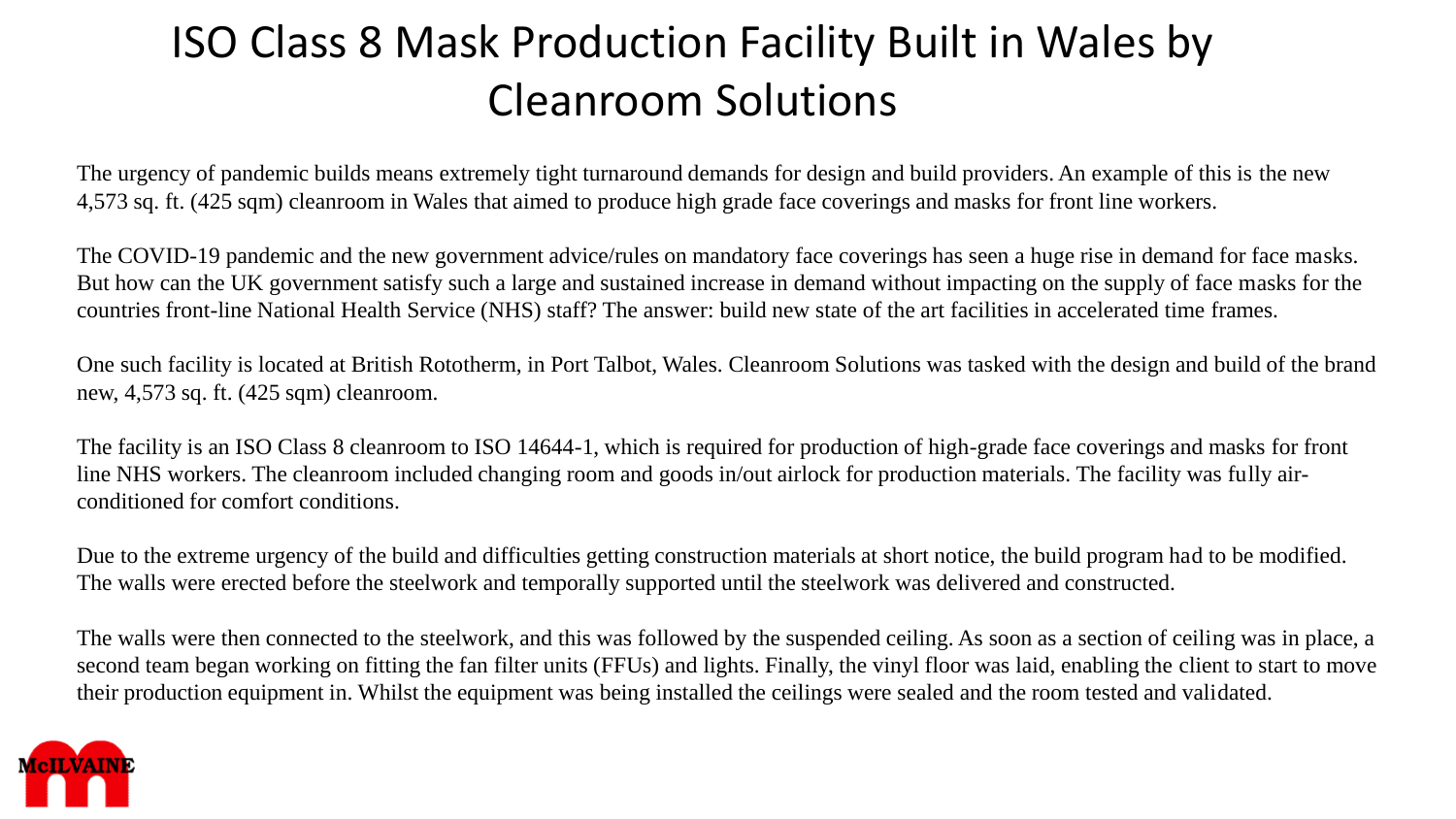

For a 25-year period of 1993 to 2018 there is a display of projects by start date location, and other useful parameters. Since most new cleanrooms are operated by companies which already have existing cleanrooms, this historical record is of considerable value.

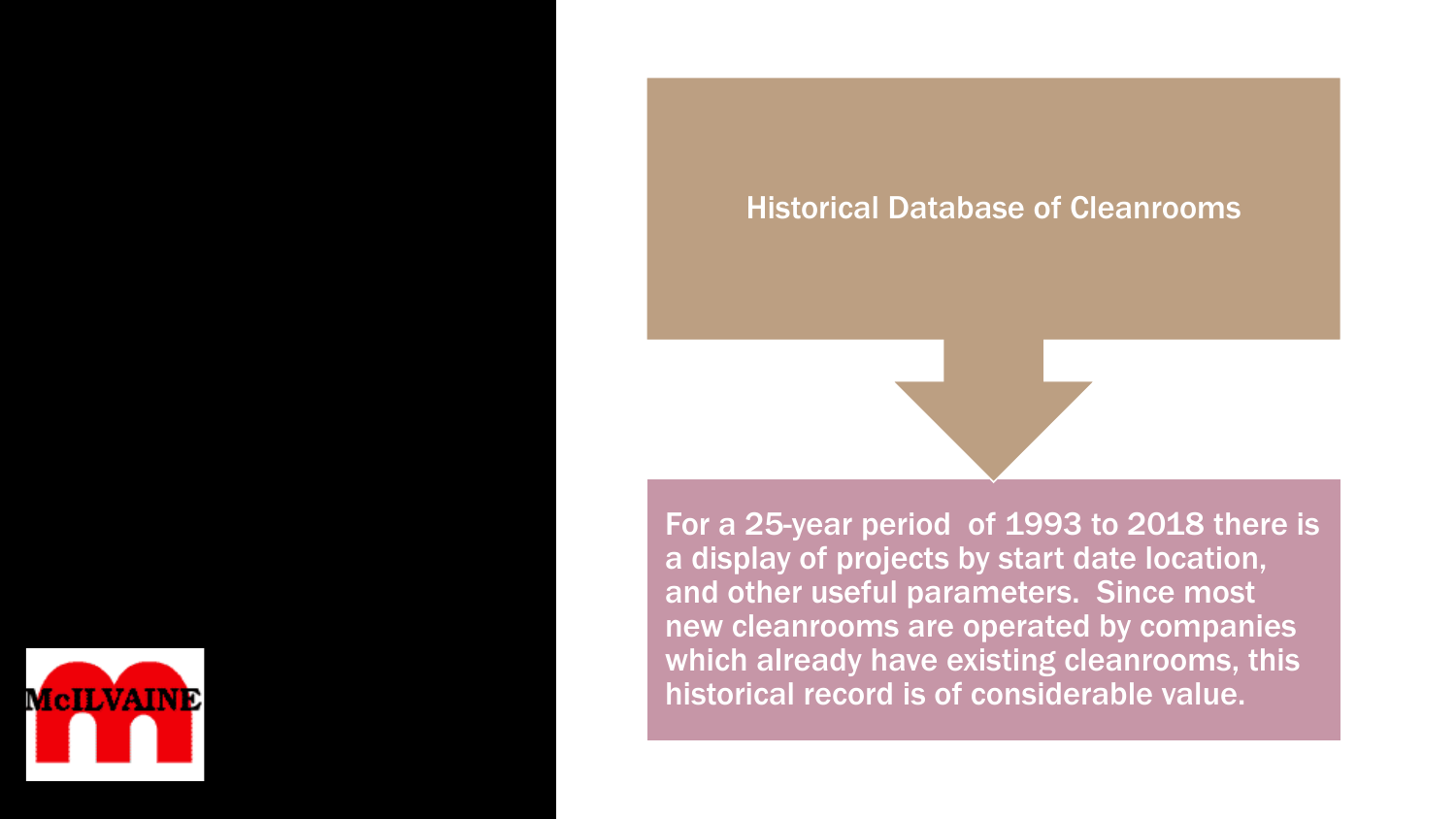| Location         | <b>City</b>                   | <b>Project Title</b>                                                                             | <b>SIC Description</b>       | <b>Product</b>                              |
|------------------|-------------------------------|--------------------------------------------------------------------------------------------------|------------------------------|---------------------------------------------|
|                  | Ireland / France / Belgium    | <b>Tyndall National/ CEA-Leti/</b><br>imec /ASCENT(Access to<br><b>European Nanoelectronics)</b> | <b>Electronic Components</b> | electronic nanotechnology                   |
| Australia        | <b>Derrimut, Melbourne</b>    | <b>Fresenius Kabi</b>                                                                            | <b>Pharmaceuticals</b>       | pharmaceuticals                             |
| <b>Australia</b> | <b>Mulgrave</b>               | <b>Hospira</b>                                                                                   | <b>Pharmaceuticals</b>       | injectables                                 |
| <b>Bahrain</b>   | <b>Salman Industrial City</b> | <b>Gulf Biotech</b>                                                                              | <b>Pharmaceuticals</b>       | pharmaceuticals                             |
| <b>Belgium</b>   | Leuven                        | Ovivo / imec                                                                                     | Semiconductor                | nanoelectronics /<br>semiconductor research |
| Canada           | <b>Edmonton, Alberta</b>      | <b>Northern Alberta Institute of</b><br><b>Technology (NAIT)</b>                                 | Nanotechnology               | technology                                  |
| Canada           | <b>Toronto</b>                | <b>Green Earth Nano Science</b><br>(GENS)                                                        | Nanotechnology               | green environmental<br>technologies         |
| <b>Chile</b>     | Santiago                      | <b>Pfizer</b>                                                                                    | <b>Pharmaceuticals</b>       | pharmaceuticals                             |